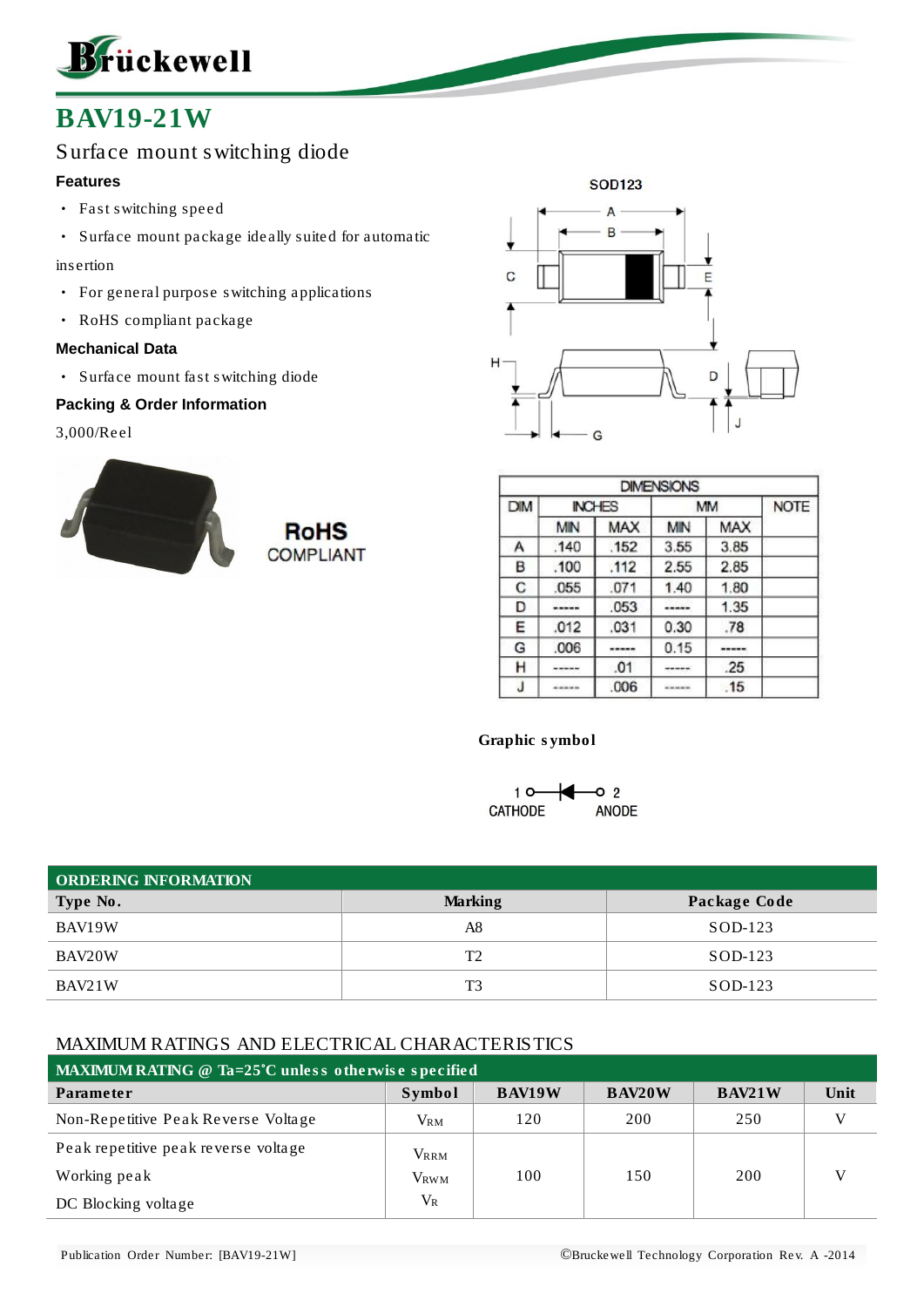

## Surface mount switching diode

| MAXIMUM RATING @ Ta= $25^{\circ}$ C unless otherwise specified |                           |        |                 |        |               |  |
|----------------------------------------------------------------|---------------------------|--------|-----------------|--------|---------------|--|
| Parameter                                                      | Symbol                    | BAV19W | BAV20W          | BAV21W | Unit          |  |
| RMS Reverse Voltage                                            | $V_{R(RMS)}$              | 71     | 106             | 141    | V             |  |
| Forward Continuous Current                                     | $I_{FM}$                  | 400    |                 | mA     |               |  |
| Average Rectified Output Current                               | $\mathbf{I}_{\mathrm{D}}$ | 200    |                 |        | mA            |  |
| Non-Repetitive Peak Forward Surge Current                      |                           |        |                 |        |               |  |
| $@t=1.0$ µs                                                    | <b>IFSM</b>               |        | 2.5             |        | A             |  |
| @ t=1.0 s                                                      |                           |        | 0.5             |        |               |  |
| Repetitive Peak Forward Surge Current                          | <b>IFRM</b>               |        | 625             |        | mA            |  |
| Power Dissipation                                              | $P_D$                     |        | 250             |        | mW            |  |
| Thermal Resistance Junction to Ambient Air                     | $R_{\theta$ JA            |        | 500             |        | $\degree$ C/W |  |
| Operating and Storage Temperature Rage                         | $T_i, T_{STG}$            |        | $-65$ to $+150$ |        | $^{\circ}C$   |  |

| ELECTRICAL CHARACTERISTICS @ Ta=25°C unless otherwise specified |                             |          |       |      |         |  |  |
|-----------------------------------------------------------------|-----------------------------|----------|-------|------|---------|--|--|
| Characteristic                                                  | Conditions                  | Symbol   | Min   | Max  | Unit    |  |  |
| Maximum Forward Voltage                                         | $IF=100mA$                  | $V_{F1}$ |       | 1.0  | V       |  |  |
|                                                                 | $IF = 200mA$                | $V_{F2}$ | $- -$ | 1.25 |         |  |  |
| Reverse Current BAV19W                                          | $VR=100V$                   |          |       |      |         |  |  |
| BAV20W                                                          | $VR=150V$                   | $I_{R}$  | $- -$ | 0.1  | $\mu$ A |  |  |
| BAV21W                                                          | $VR = 200V$                 |          |       |      |         |  |  |
| Junction Capacitance                                            | $VR=0, f=1.0MHz$            | $C_i$    |       | 5.0  | pF      |  |  |
|                                                                 | $IF=R=30mA,$                |          |       | 50   | ns      |  |  |
| Reverse Recovery Time                                           | Irr=0.1×IR, RL=100 $\Omega$ | $T_{RR}$ |       |      |         |  |  |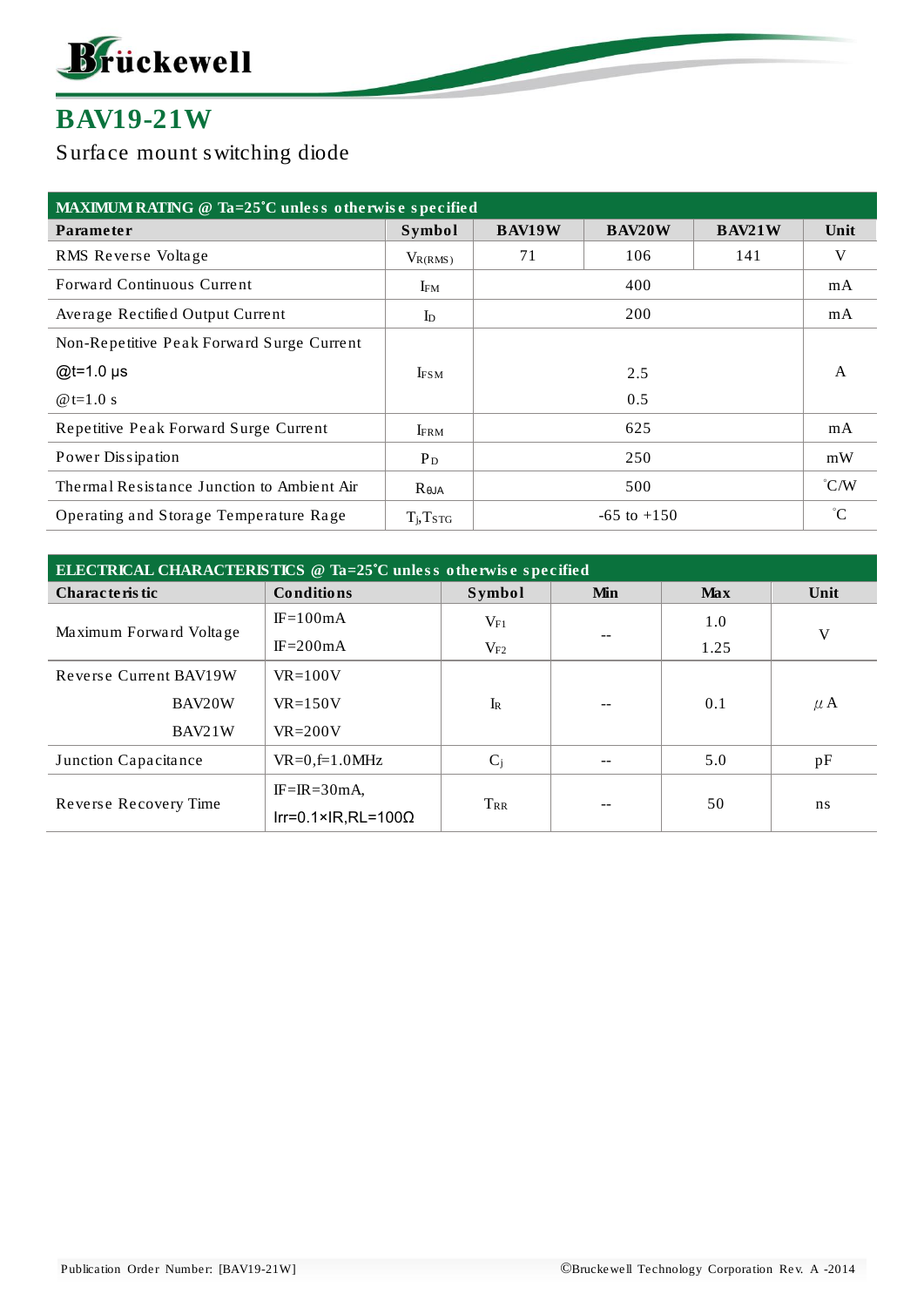

### Surface mount switching diode

**TYPICAL CHARACTERISTICS**  $\omega$  Ta=25°C unless otherwise specified